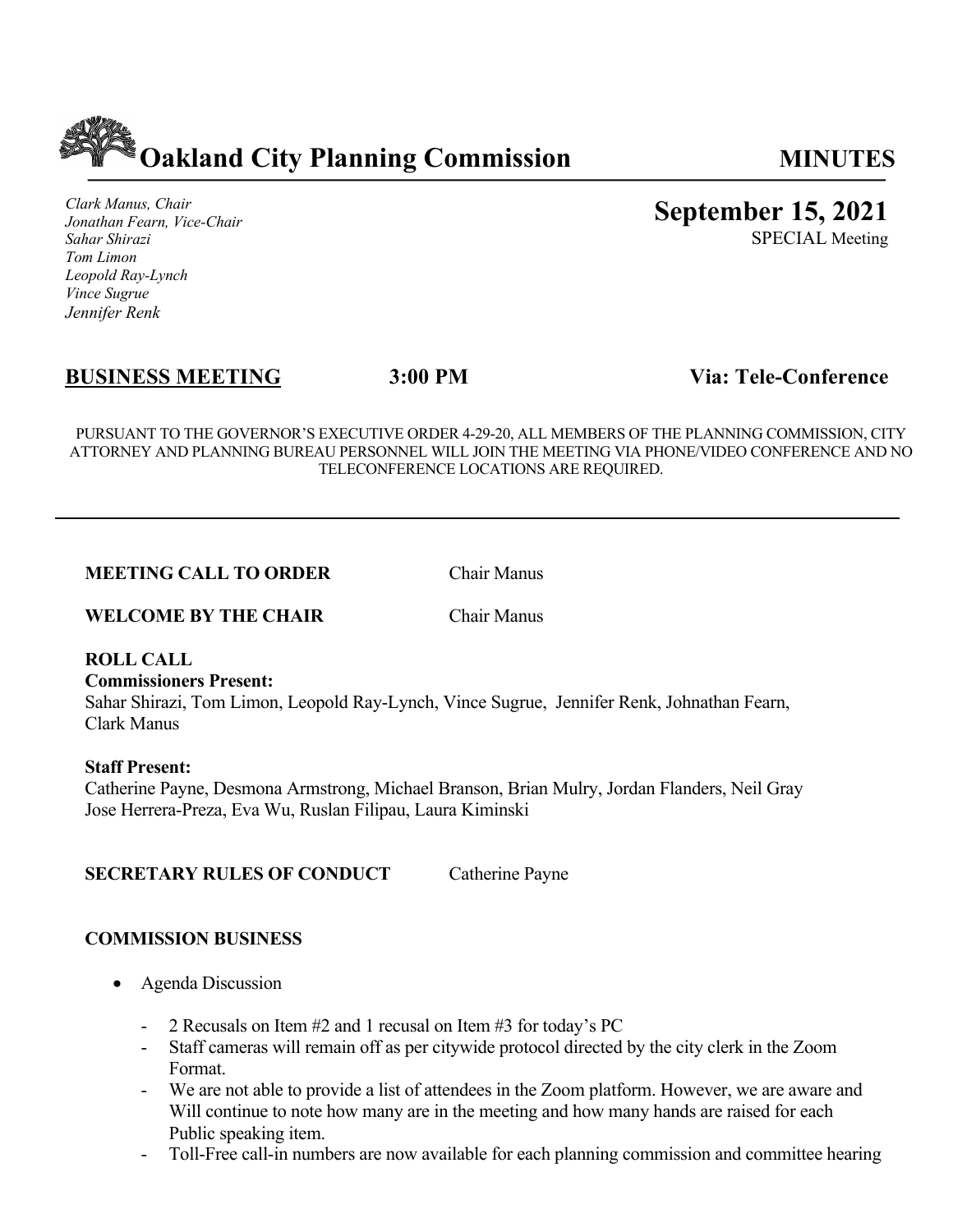

**Page 2** *September 15, 2021*

- Future public hearings format is not confirmed yet from the city's administration office
- Public Enforcement contact number 510-238-3381
- Director's Report None • Informational Reports None • Committee Reports Chair Manus announced that DRC met on 9/8/21 and RAC met on 9/14 however the meeting was cancelled due to the applicant withdrew the appeal request. **Commission Matters** None • City Attorney's Report None

# **OPEN FORUM**

At this time members of the public may speak on any item of interest within the Commission's jurisdiction. At the discretion of the Chair, speakers are generally limited to two minutes or less if there are six (6) or less speakers on an item, and one minute or less if there are more than six (6) speakers.

# PUBLIC SPEAKERS:

1. Bryce Nesbitt 2. Assata Olugbala 3. Gulliermo Loyola

# **CONSENT CALENDAR**

The Commission will take a single roll call vote on all of the items listed below in this section. The vote will be on approval of the staff report and recommendation in each case. Members of the Commission may request that any item on the Consent Calendar be singled out for separate discussion and vote.

# **PUBLIC HEARINGS**

The hearing provides opportunity for all concerned persons to speak; the hearing will normally be closed after all testimony has been heard. If you challenge a Commission decision in court, you will be limited to issues raised at the public hearing or in correspondence delivered to the Planning and Building Department, at, or prior to, the public hearing.

The Commission will then vote on the matter based on the staff report and recommendation. If the Commission does not follow the staff recommendation and no alternate findings for decision have been prepared, then the vote on the matter will be considered a "straw" vote, which essentially is a non-binding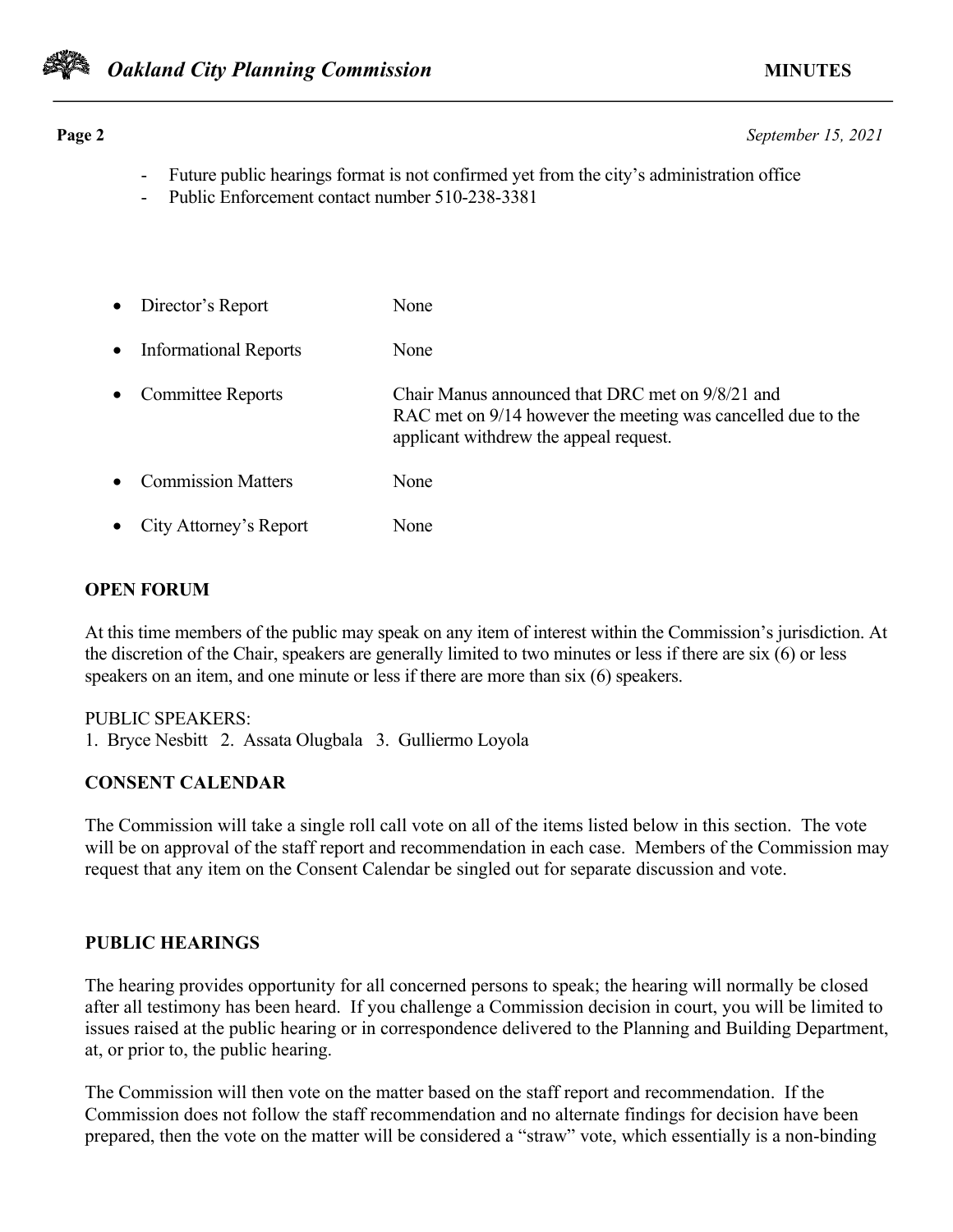

**Page 3** *September 15, 2021*

vote directing staff to return to the Commission at a later date with appropriate findings for decision and, as applicable, conditions of approval that the Commission will consider in making a final decision.

If you wish to be notified on the decision of an agenda item, please contact the case planner for the specific agenda item.

| 1.<br><b>Location:</b>             | $1700 20$ <sup>th</sup> Street (APN: 007 -0572-001-02)                                                                                                                                                                                                                                                                                                        |
|------------------------------------|---------------------------------------------------------------------------------------------------------------------------------------------------------------------------------------------------------------------------------------------------------------------------------------------------------------------------------------------------------------|
|                                    | <b>Proposal:</b> To establish an 82,000 square foot operation within an existing building to produce<br>ceramic beads, fabricate lithium extraction units, and perform research and<br>development.                                                                                                                                                           |
|                                    | <b>Applicant:</b> Lilac Solutions, Inc. c/o Dennis Neymit                                                                                                                                                                                                                                                                                                     |
| <b>Phone Number:</b> (805)710-5333 |                                                                                                                                                                                                                                                                                                                                                               |
|                                    | <b>Owner:</b> Terreno 20 <sup>th</sup> Street LLC                                                                                                                                                                                                                                                                                                             |
| <b>Case File Number: PLN21104</b>  |                                                                                                                                                                                                                                                                                                                                                               |
|                                    | Planning Permits Required: Per Section 17.73.020 (L4) of the Planning Code, a Conditional Use Permit (CUP) is<br>required for establishing a General Manufacturing Industrial Activity within 300 feet<br>of a residential zone. Per Section 17.134.020 of the Planning Code, the CUP is<br>major, because it involves over 25,000 square-feet of floor area. |
| <b>General Plan: Business Mix</b>  |                                                                                                                                                                                                                                                                                                                                                               |
|                                    | Zoning: CIX-1C West Oakland Plan Area Commercial Industrial Mix - 1C Industrial Zone<br>(High Intensity Business)                                                                                                                                                                                                                                             |
|                                    | Environmental Determination: Exempt, Section 15332 of the State CEQA Guidelines: In-Fill Development<br>Projects Exempt, per Section 15301 of the State CEQA Guidelines:<br>Existing Facilities (Minor alterations and operation); and<br>Section 15183 of the State CEQA Guidelines:<br>Projects Consistent with a Community Plan, General Plan or Zoning;   |
|                                    | Historic Status: Not A Potentially Designated Historic Property: OCHS Rating: X                                                                                                                                                                                                                                                                               |
| City Council district 3            |                                                                                                                                                                                                                                                                                                                                                               |
|                                    | <b>Status: Pending</b>                                                                                                                                                                                                                                                                                                                                        |
|                                    | Staff Recommendation Approve with conditions.                                                                                                                                                                                                                                                                                                                 |
|                                    | Finality of Decision: Appealable to City Council within 10 days                                                                                                                                                                                                                                                                                               |
|                                    | For further information: Contact case planner Jose M. Herrera-Preza at 510-238-3808 or<br>jherrera@oaklandca.gov                                                                                                                                                                                                                                              |

**Case Planner:** Jose M Herrera-Preza gave a verbal description of the project

**Applicant:** Dennis Neymit gave a PDF Presentation of the project

### **Public Speakers:**

1. Assata Olugbala. 2. Marcus Johnson 3. John Sanders

### **Motion made by Shirazi to:**

- 1. Affirm staff's environmental determination
- 2. Approve the Major Conditional Use Permit subject to the attached findings and conditions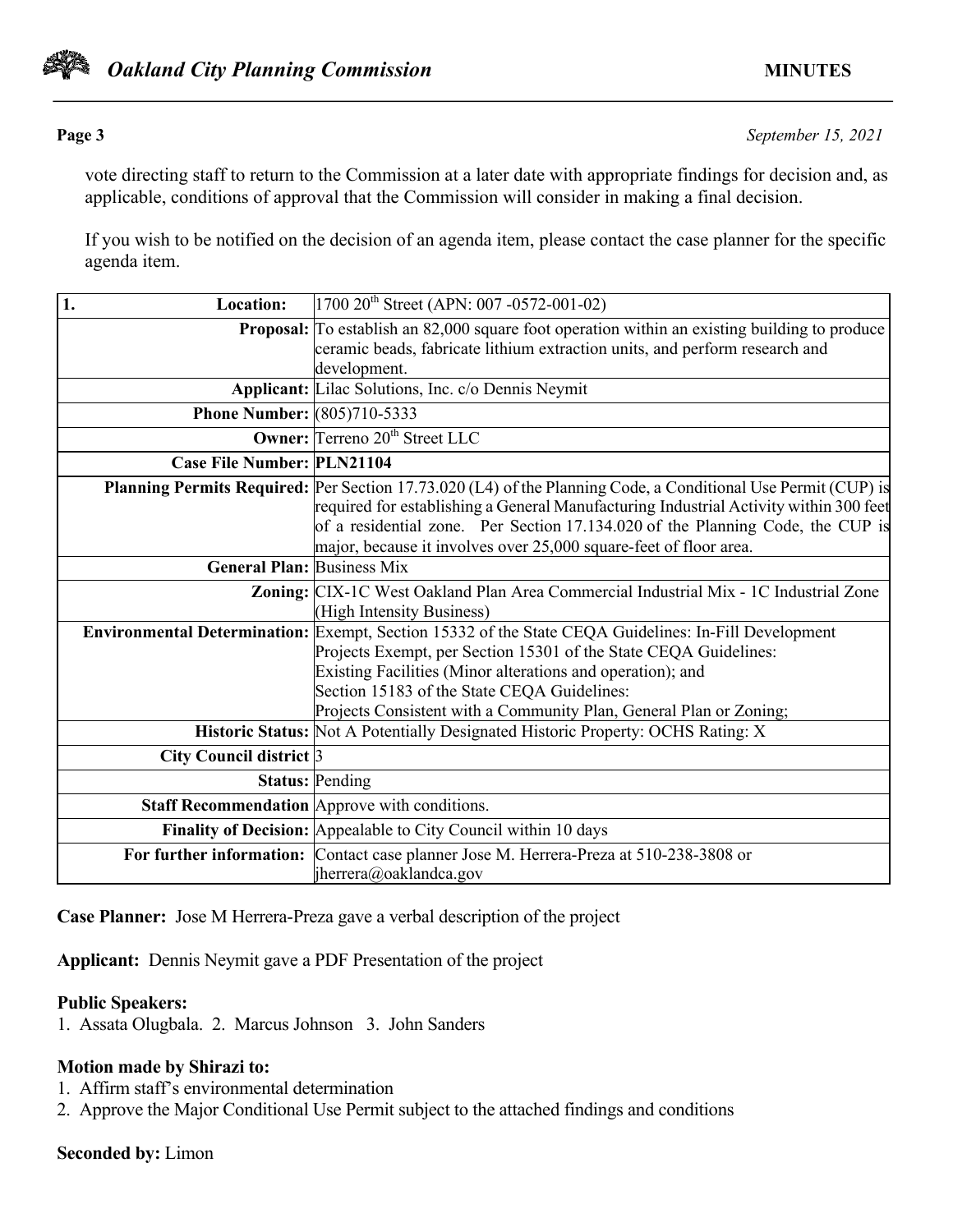

**Action:** 7 Ayes, 0 Noes

# *ITEM #3 CONTINUED FROM SEPTEMBER 1, 2021 PC AGENDA*

| 2.<br>Location: Citywide                    |                                                                                                                                                        |
|---------------------------------------------|--------------------------------------------------------------------------------------------------------------------------------------------------------|
|                                             | <b>Proposal:</b> Amend the Planning Code related to Accessory Dwelling Units (ADUs) –                                                                  |
|                                             | currently termed Secondary Units in the Planning Code – to bring the local                                                                             |
|                                             | legislation into compliance with recent State legislation. The major proposed                                                                          |
|                                             | amendments include: 1) new standards for the processing, number, size,                                                                                 |
|                                             | height, parking, location, landscaping, and setbacks for the construction of                                                                           |
|                                             | various types of new ADU structures and ADUs within existing accessory                                                                                 |
|                                             | structures, single-family homes, and two-family and multi-family buildings;                                                                            |
|                                             | 2) establishment of regulations for Junior Accessory Dwelling Units (JADUs)                                                                            |
|                                             | within single family homes; 3) introduction of objective design standards to                                                                           |
|                                             | streamline approval of certain ADUs; 4) objective standards for the design                                                                             |
|                                             | and location of ADUs; 5) regulations for ADUs in mini-lot developments; and                                                                            |
|                                             | 6) amnesty and enforcement relief program for un-permitted existing ADUs.<br>The proposal also includes regulatory options for the development of ADUs |
|                                             | and JADUs within the Very High Fire Hazard Severity Zone (VHFHSZ), as                                                                                  |
|                                             | defined by the State of California and the S-9 Fire Safety Protection                                                                                  |
|                                             | Combining Zone, or an alternative overlay zone based on public safety and                                                                              |
|                                             | traffic flow.                                                                                                                                          |
|                                             | <b>Applicant:</b> City of Oakland                                                                                                                      |
| Case File Number: ZA21006                   |                                                                                                                                                        |
| General Plan: Citywide                      |                                                                                                                                                        |
| Zoning: Citywide                            |                                                                                                                                                        |
|                                             | Environmental Determination: The proposed amendments to the Planning Code rely on the previously                                                       |
|                                             | certified Final Environmental Impact Reports for the Coliseum Area Specific                                                                            |
|                                             | Plan (2105); Broadway Valdez Specific Plan (2014); West Oakland Specific                                                                               |
|                                             | Plan (2014); Central Estuary Area Plan EIR (2013); Land Use and                                                                                        |
|                                             | Transportation Element of the General Plan (1998); the Oakland Estuary                                                                                 |
|                                             | Policy Plan (1998); the West Oakland, Central City East, Coliseum, and                                                                                 |
|                                             | Oakland Army Base Redevelopment Areas; the 1998 Amendment to the                                                                                       |
|                                             | Historic Preservation Element of the General Plan; the 2007-2014 Housing                                                                               |
|                                             | Element Final EIR (2010); and various Redevelopment Plan Final EIRs                                                                                    |
|                                             | (collectively, "EIRs"). No further environmental review is required under                                                                              |
|                                             | CEQA Guidelines Sections 15162 and 15163. Moreover, as a separate and                                                                                  |
|                                             | independent basis, this proposal is also exempt from CEQA pursuant to                                                                                  |
|                                             | CEQA Guidelines Sections 15183 (projects consistent with General Plan and<br>Zoning) and $15061(b)(3)$ (general rule, no significant effect on the     |
|                                             | environment).                                                                                                                                          |
| <b>City Council District: All districts</b> |                                                                                                                                                        |
|                                             | <b>Status:</b> The item was presented to the Planning Commission on June $2, 2021$ .                                                                   |
|                                             | The Planning Commission directed Staff to revise the proposal in response to                                                                           |
|                                             | public comments and return for further discussion at a future meeting.                                                                                 |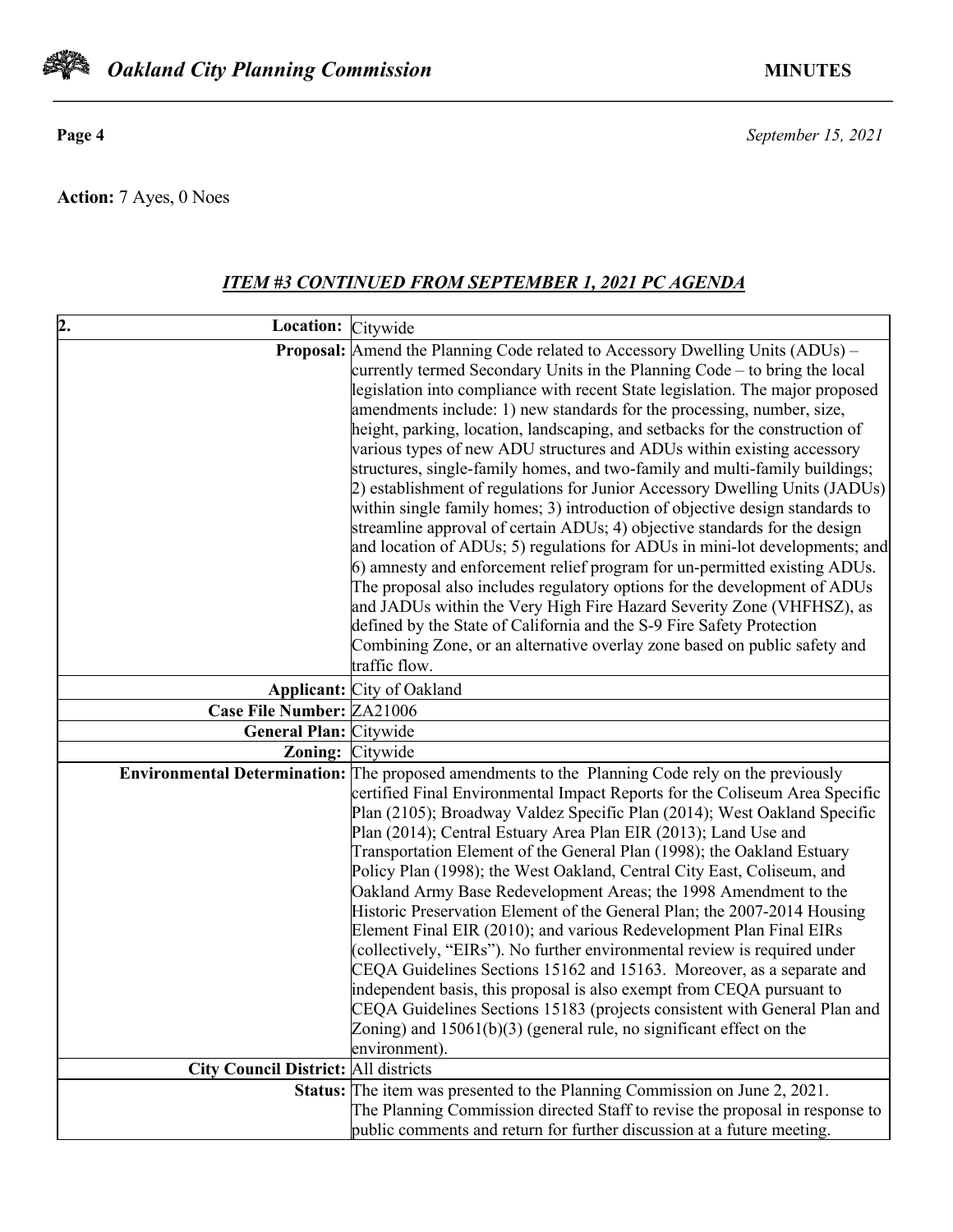

**Page 5** *September 15, 2021*

|                                                                                             | <b>Staff Recommendation:</b> Receive public comments, discuss, and make a recommendation to City |  |
|---------------------------------------------------------------------------------------------|--------------------------------------------------------------------------------------------------|--|
|                                                                                             | Council to adopt the proposal as set forth in the staff report.                                  |  |
|                                                                                             |                                                                                                  |  |
| <b>Finality of Decision</b> Recommendation to City Council. Final decision by City Council. |                                                                                                  |  |
|                                                                                             | For Further Information: Contact case planner Ruslan Filipau at 510-238-                         |  |
|                                                                                             | 3491 or rfilipau@oaklandca.gov                                                                   |  |

**Case Planner:** Laura Kaminski gave a verbal presentation of the item **Chief Luby, Oakland Fire Dept** gave comments regarding the Ordinance

### **Public Speakers:**

1. Stan Weisner 2. Susan Piper. 3. Scott Su 4. Bryce Neysbit 5. Ryan O'Connell 6. Debra Sanderson

6. Joshua Polston 7. Guillermo Loyola 8. Laura Blair 9. Assata Olugbala 10. Chris Moore

- 11. Mahsa Ghafaurian 12. Kiran Shenoy 13. Elizabeth Stage 14. Steven Verner 15. Anna Sidego
- 16. Carolyn Peck 17. Trudy Martin

# **Motion by Fearn to:**

1. Recommend Affirming Staff's environmental determination; and

2. Recommend that the City Council approve the proposed Planning Code amendments, including option #2 for regulating ADU's in the S-9 Zone, and Zoning Map amendments related to Accessory Dwelling Units

**Option 2:** Only allow one internal ADU or JADU within an expanded S-9 Overlay Zone that is applied to all areas designated as a VHFHSZ and where street pavement width is less than 26 feet;

- Excludes the requirements for fire sprinklers
- Council shall consider potential equity outcomes related to the implementation of this ordinance
- Council shall consider mechanisms for an exception process, examples being documentation of adequate egress, adequate parking and/or medical and accessibility issues.
- Recommend the zoning map amendments related to the accessory dwelling units

**Seconded by:** Shirazi

**Action:** 6 Ayes, 0 Noes, 1 Recusal (Limon)

# **APPEALS**

The Commission will take testimony on each appeal. If you challenge a Commission decision in court, you will be limited to issues raised at the public hearing or in correspondence delivered to the Planning and Building Department, at, or prior to, to the public hearing; provided, however, such issues were previously raised in the appeal itself.

Following the testimony, the Commission will vote on the staff report and recommendation. If the Commission reverses/overturns the staff decision and no alternate findings for decisions have been prepared, then the vote on the matter will be considered a "straw" vote, which essentially is a non-binding vote directing staff to return to the Commission at a later date with appropriate findings for decision and, as applicable, conditions of approval that the Commission will consider in making a final decision. Unless otherwise noted, the decisions in the following matters are final and not administratively appealable. Any party seeking to challenge these decisions in court must do so within ninety (90) days of the date of the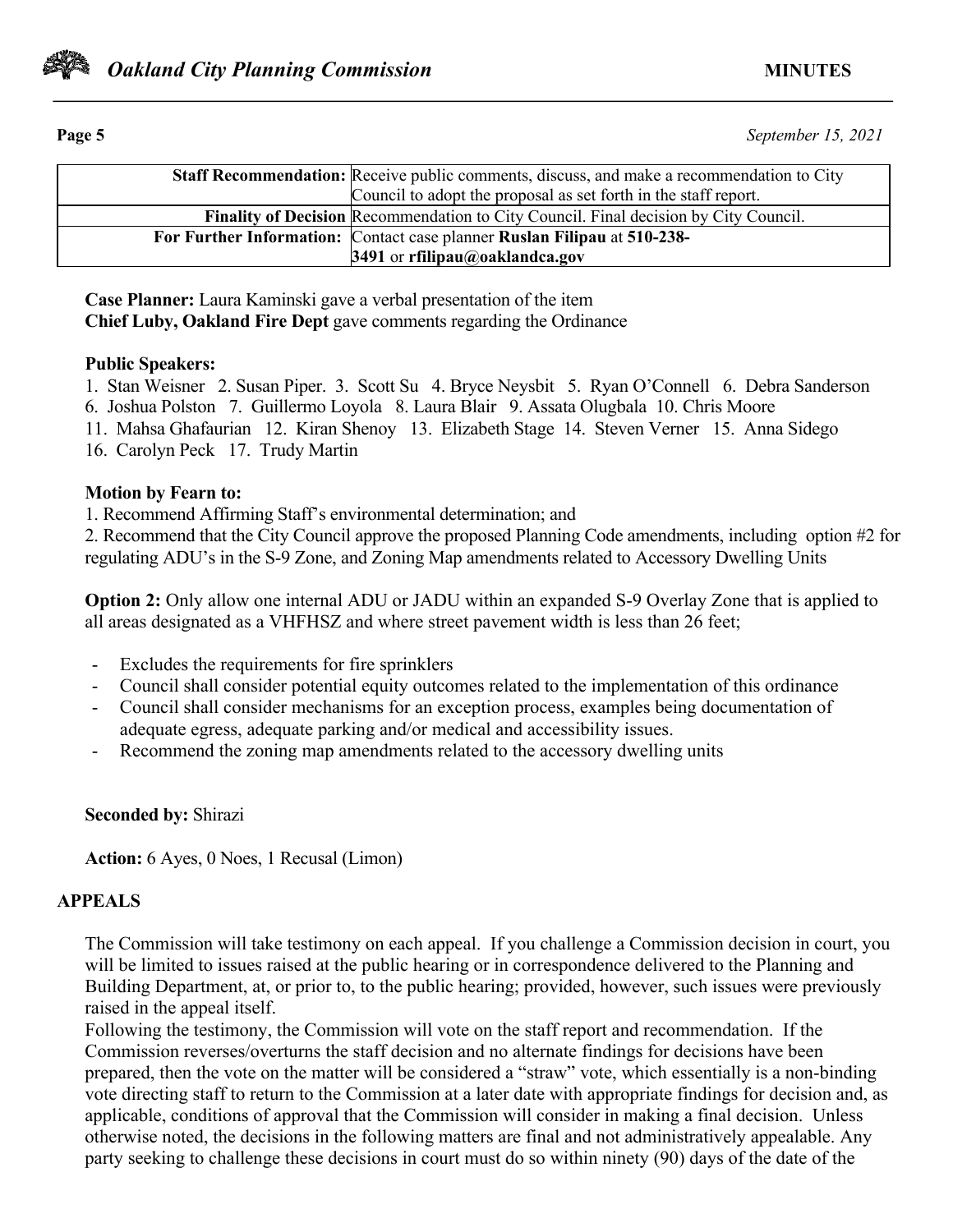

**Page 6** *September 15, 2021*

announcement of the final decision, pursuant to Code of Civil Procedure section 1094.6, unless a shorter period applies.

| 3.                                    | Location: 722 Wood Street and 0 7 <sup>th</sup> Street                                                                                                                                                                                                                                                                              |
|---------------------------------------|-------------------------------------------------------------------------------------------------------------------------------------------------------------------------------------------------------------------------------------------------------------------------------------------------------------------------------------|
|                                       | Assessor's Parcel Number: 006-0019-008-00 and 006-0019-028-02                                                                                                                                                                                                                                                                       |
|                                       | Proposal: Appeals of Zoning Manager's Determinations that the truck<br>activities occurring at 722 Wood Street and 0 7 <sup>th</sup> Street are unpermitted<br>under the zoning regulations.                                                                                                                                        |
|                                       | Applicant: Todd A Williams, Wendel Rosen LLP                                                                                                                                                                                                                                                                                        |
|                                       | <b>Phone Number: 510-622-7630</b>                                                                                                                                                                                                                                                                                                   |
|                                       | <b>Owner: Alan Wofsy &amp; Associates &amp; Sunrise Properties</b>                                                                                                                                                                                                                                                                  |
| Case File Number: APL21015            |                                                                                                                                                                                                                                                                                                                                     |
| <b>Planning Permits Required: N/A</b> |                                                                                                                                                                                                                                                                                                                                     |
|                                       | General Plan: Mixed Housing Type Residential and Community Commercial                                                                                                                                                                                                                                                               |
|                                       | <b>Zoning:</b> Mixed Housing Type Residential $-4$ (RM-4) and Community<br>Commercial $-2$ (CC-2)                                                                                                                                                                                                                                   |
|                                       | Environmental Determination: The determination is not considered a project as defined by CEQA<br>Guidelines Section 15378, and therefore does not require CEQA<br>review. On a separate and independent basis, the determinations are<br>exempt under CEQA Guidelines Section 15321. Enforcement Actions<br>by Regulatory Agencies. |
|                                       | Historic Status: Non-historic vacant lots                                                                                                                                                                                                                                                                                           |
| City Council district: 3              |                                                                                                                                                                                                                                                                                                                                     |
|                                       | Status: The Zoning Determination letters were mailed on June 11, 2021,<br>and appellant appealed those Determinations on June 21, 2021.                                                                                                                                                                                             |
|                                       | <b>Staff Recommendation:</b> Deny the appeals and uphold the Zoning Manager's Determination that<br>the trucking operation at the sites are prohibited under the zoning<br>regulations.                                                                                                                                             |
|                                       | Finality of Decision: Final Decision, not appealable pursuant to OMC Section 17.132.030                                                                                                                                                                                                                                             |
|                                       | For further information: Eva Wu, Planner II, Phone: (510) 238-3785;<br>Email: EWu@oaklandca.gov                                                                                                                                                                                                                                     |

**Staff Planner:** Eva Wu gave a verbal description of the appeal

**Appellant:** Todd Williams and Alan Wofsey provided verbal support for the appeal

### **Motion by Sugrue to:**

Deny the Appeal, thereby upholding the Zoning Manager's Determination that the Planning Code prohibits the trucking storage and other related activities currently operating at the subject sites.

**Seconded by:** Shirazi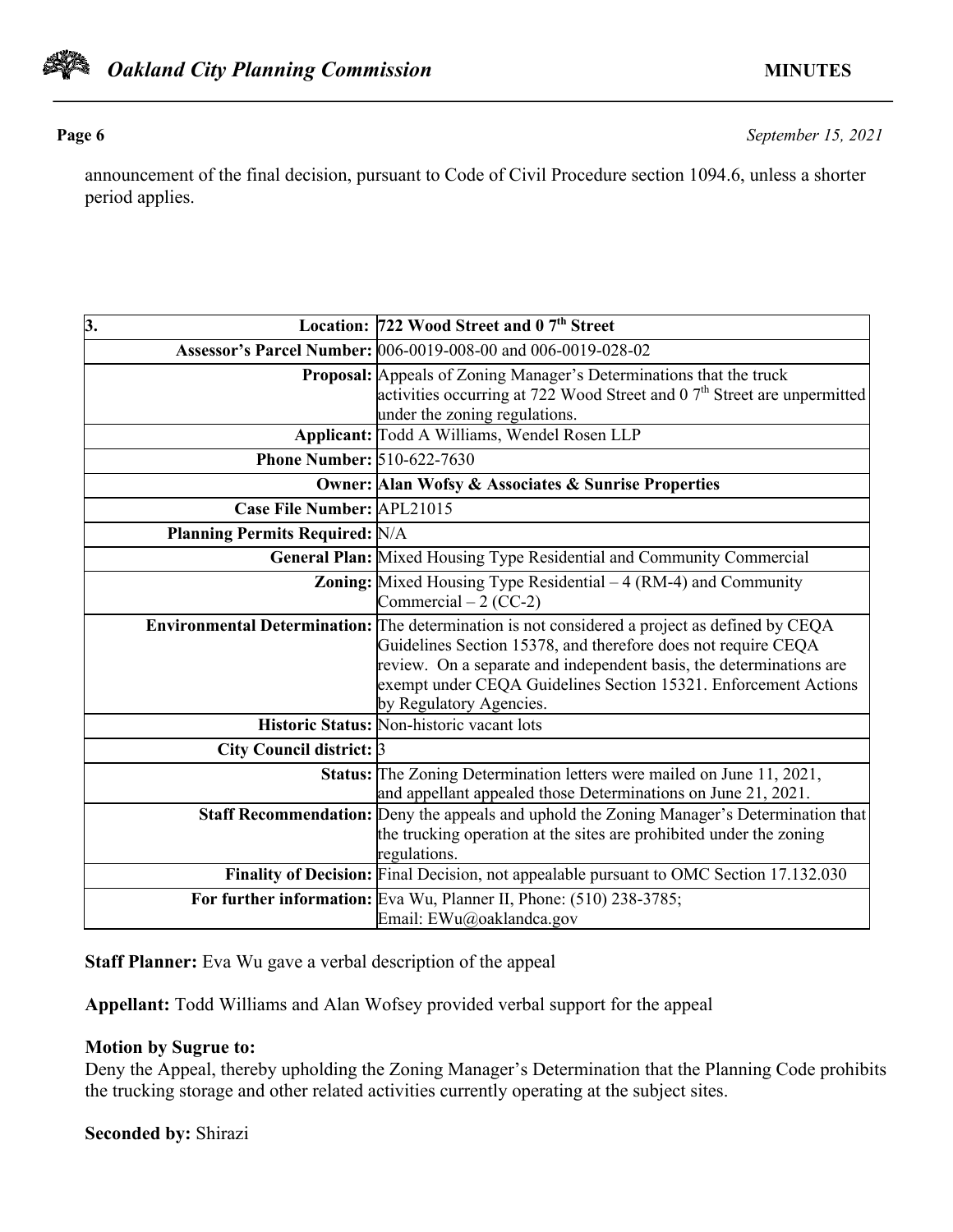**Page 7** *September 15, 2021*

**Action:** 6 Ayes, 0 Noes, 1 Recusal (Renk)

# **COMMISSION BUSINESS**

- **Motion by Sugrue:** to extend PC meeting past 7:30PM **Seconded by:** Limon **Acton:** 6 Ayes, 0 Noes, 1 Recusal
- Approval of Minutes
	- August 4, 2021 **Motion to approve by**: Sugrue **Seconded by:** Fearn **Action:** 5 Ayes, 0 Noes, 2 Absent
	- September 1, 2021 **Motion to approve by:** Limon **Seconded by:** Sugrue **Action:** 5 Ayes, 0 Noes, 2 Absent
- Correspondence None
- City Council Actions None

# **ADJOURNMENT** at 7:42 **P.M.**

**CATHERINE PAYNE** Acting Development Planning Manager Planning and Building Department